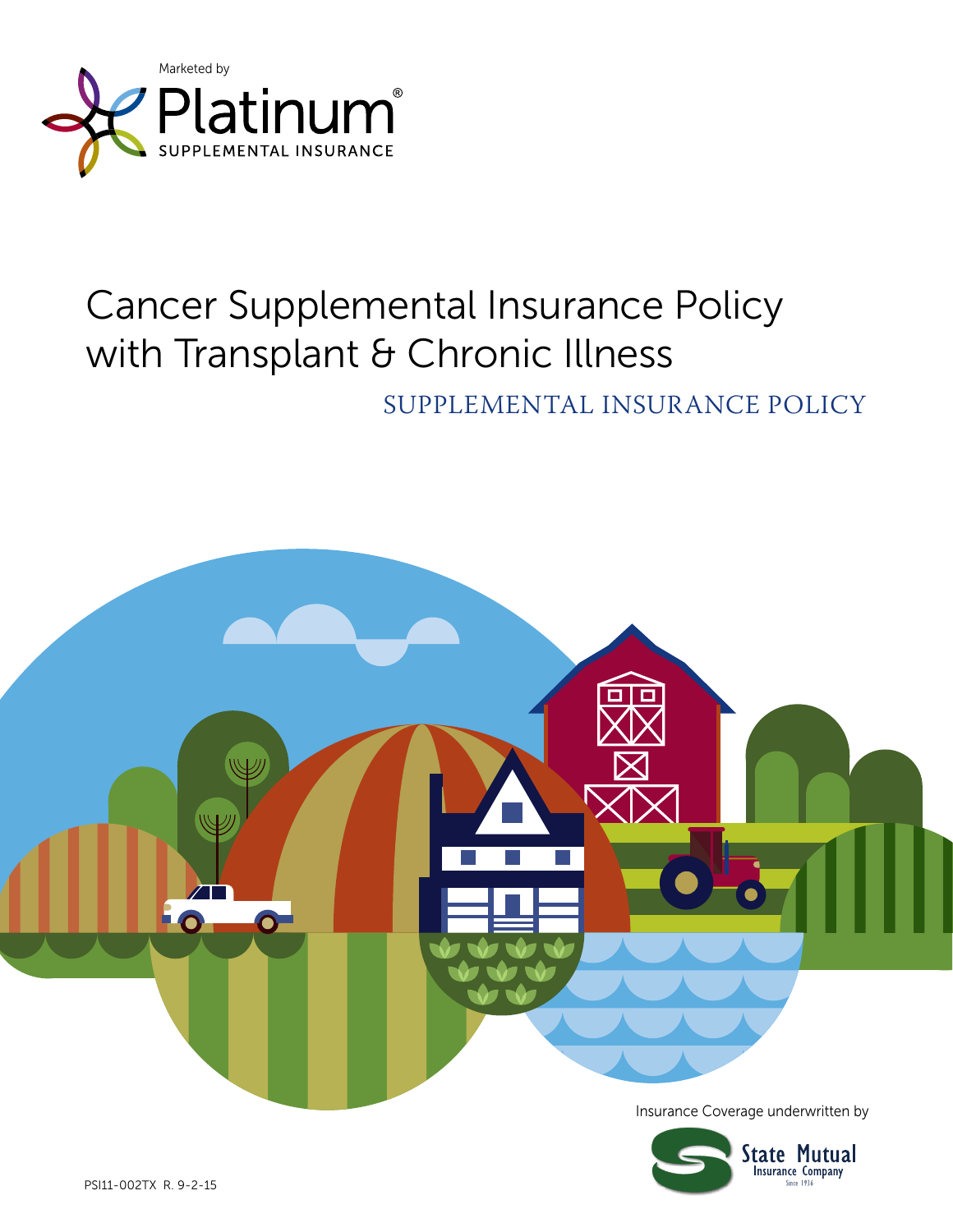# Cancer Lump Sum Benefit<sup>1</sup>

# CANCER LUMP SUM BENEFIT 50,000\* \$

Pays the lump sum benefit amount when the insured is diagnosed as having cancer. Pays 25% of lump sum benefit for limited cancer, including cancer in-situ. Non-malignant melanoma skin cancer will pay a onetime benefit of \$500.

### Recurrence Benefit<sup>1</sup>

Page 1

### After you recover, your Lump Sum Benefit starts to restore!

The Recurrence Benefit is a percentage of the Lump Sum Benefit. Benefits are payable after an insured has been in a Period of Remission for at least one full year from a previous cancer.



PSI11-002TX \*Benefit amounts listed are based on the Plan F benefit plan. Other benefit plans are available. Premiums will vary by plan. Non-malignant melanoma skin cancer will pay a onetime benefit of \$500 on plans A-F. 1 Cancer Lump Sum and Recurrence Indemnity Benefit Insurance Policy 2 Journal of the American Society of Clinical Oncology http://jco.ascopubs.org/content/31/28/3600.long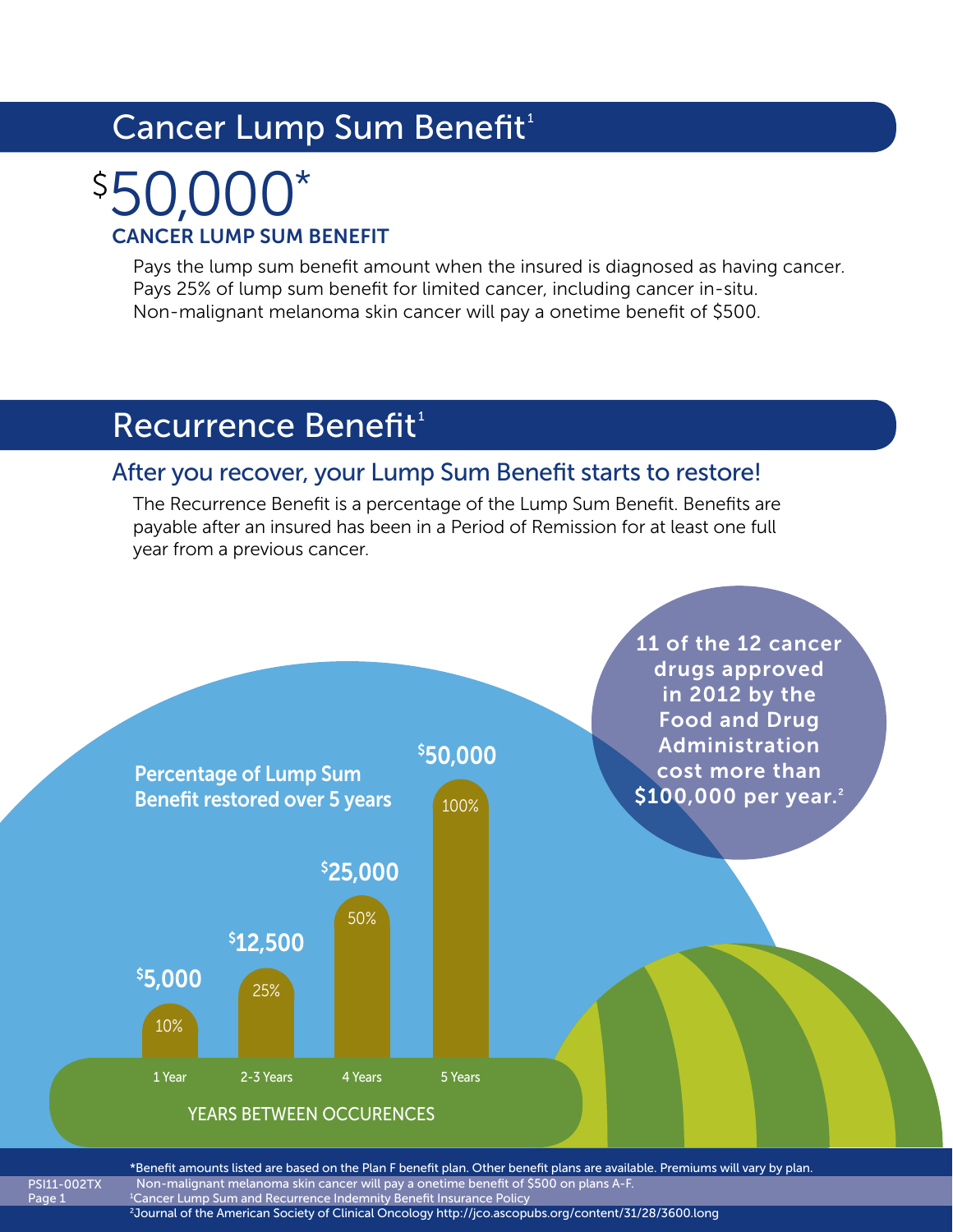# Hospital Confinement Benefit\*3

#### HOSPITAL CONFINEMENT BENEFIT

#### DAYS 1-90 \$2,000/DAY

#### \$60,000/MONTH

Pays per day when you are confined to the hospital for at least 18 hours as a direct result of cancer. NO LIFETIME MAXIMUM.

### CATASTROPHIC HOSPITAL CONFINEMENT BENEFIT

#### DAYS 91+ \$6,000/DAY \$180,000/MONTH

Pays beginning on the 91st day of being continuously confined to a hospital or a U.S. Government hospital. Pays in addition to all other benefits except the Hospital Confinement Benefit. NO LIFETIME MAXIMUM.

#### DRUGS AND MEDICINE // \$1,000/DAY

Pays each day for FDA-approved medication received during a covered hospital confinement. NO LIFETIME MAXIMUM.

#### ATTENDING PHYSICIAN // \$500/DAY

Pays each day an insured receives services for an attending physician while hospital confined. NO LIFETIME MAXIMUM.

### **Cancer Treatment Benefits**<sup>3</sup>

#### Private Nurse // \$250/day

NO LIFETIME MAXIMUM Pays each day an insured receives full-time services from a private nurse while hospital confined.

#### Skilled Nursing Facility // \$250/day NO LIFETIME MAXIMUM

Pays each day the insured is skilled nursing facility confined. The nursing confinement must begin within 14 days after the covered person is discharged from a hospital .

#### Lodging // \$100/day NO LIFETIME MAXIMUM UP TO 30 DAYS PER CALENDAR YEAR

Pays lodging each day for the insured or an adult companion when insured is receiving treatment from a medical facility located more than 100 miles from the insured's home.

#### Transportation

#### NO LIFETIME MAXIMUM

Common Carrier (Air, Rail or Bus) // up to \$2,000/trip LIMITED TO 2 ROUND TRIPS PER PERSON, PER CALENDAR YEAR. Pays the benefit amount for the insured and one adult companion to travel to or from the hospital.

#### Private Vehicle // up to \$2,000/trip

\$0.60/MILE UP TO THE BENEFIT AMOUNT. PAYS FOR UNLIMITED TRIPS. Pays the benefit amount for the insured to travel to or from the hospital located more than 50 miles from the home.

#### Ambulance

#### NO LIFETIME MAXIMUM

Pays per trip to or from a hospital where insured is confined as an inpatient.

Ground // \$250/trip LIMITED TO 4 TIMES PER CALENDAR YEAR Air // \$1,500/trip LIMITED TO 1 TRIP PER CALENDAR YEAR

### SCREENING\* // \$250/year NO LIFETIME MAXIMUM

Pays for the insured's diagnostic test to screen for cancer. Must be at least 18 years old.

#### EXPERIMENTAL TREATMENT\* // \$50,000 per cancer occurence

Pays for experimental drugs and chemicals, surgery or therapy endorsed by either the NCI or ACS for experimental studies in the treatment of cancer.

#### HOSPICE BENEFIT<sup>\*</sup> // \$1,000/day 6 MONTH MAXIMUM

Pays each day that a terminally ill individual receives hospice care as a direct result of cancer.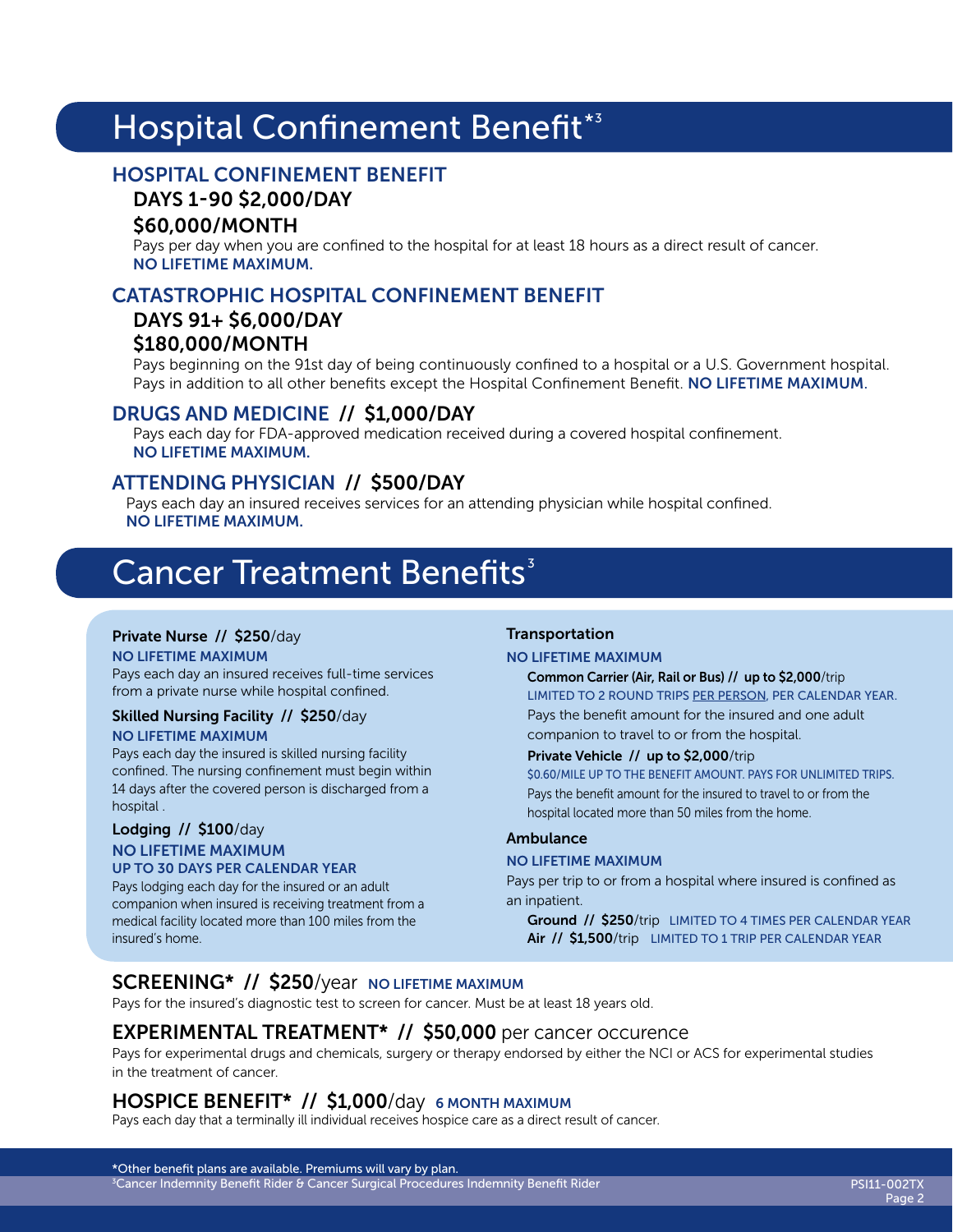# Cancer Surgical Benefits<sup>4</sup>

# $s_{\text{up to}}$  50,000\*

**SURGICAL PROCEDURES** NO LIFETIME MAXIMUM

Pays per surgery, based upon the surgical schedule required. Benefits vary by surgical procedure.

ANESTHESIA\* // Up to \$15,000/surgery NO LIFETIME MAXIMUM Pays per surgery, 30% of benefits paid for the surgery performed.

2ND AND 3RD SURGICAL OPINIONS // \$300/opinion NO LIFETIME MAXIMUM Pays for the opinion of other physicians if surgery is recommended.

SURGICAL PROSTHESIS<sup>\*</sup> // \$15,000/device PER LIFETIME Pays for surgically implanted prosthesis needed as a direct result of surgical procedure performed.

NON-SURGICAL PROSTHESIS\* // \$3,750/device PER LIFETIME Pays for non-surgically implanted prosthesis.

## **Chemotherapy and Radiation Benefits\*5**

INJECTED CHEMOTHERAPY // \$1,000/day NO LIFETIME MAXIMUM Pays per day for covered injected chemotherapy treatments.

RADIATION // \$1,000/day NO LIFETIME MAXIMUM Pays per day for covered radiation treatments.

ORAL CHEMOTHERAPY (per medication) // \$3,000/month LIMITED TO 36 MONTHS MAXIMUM OF 3 MEDICATIONS PER MONTH

### ANTI-NAUSEA DRUGS // \$500/month NO LIFETIME MAXIMUM

Pays per month for prescribed anti-nausea drugs while an insured person is receiving chemotherapy, radiation, or experimental treatment on an outpatient basis.

#### SUPPORTIVE DRUGS // \$250/month NO LIFETIME MAXIMUM

Pays per month for supportive or protective care drugs prescribed in connection or conjunction with injected chemotherapy.



PSI11-002TX Page 3 <sup>5</sup> Cancer Chemotherapy & Radiation Indemnity Benefit Rider. \*Benefit amounts listed are based on the Plan F benefit plan. Other benefit plans are available. Premiums will vary by plan.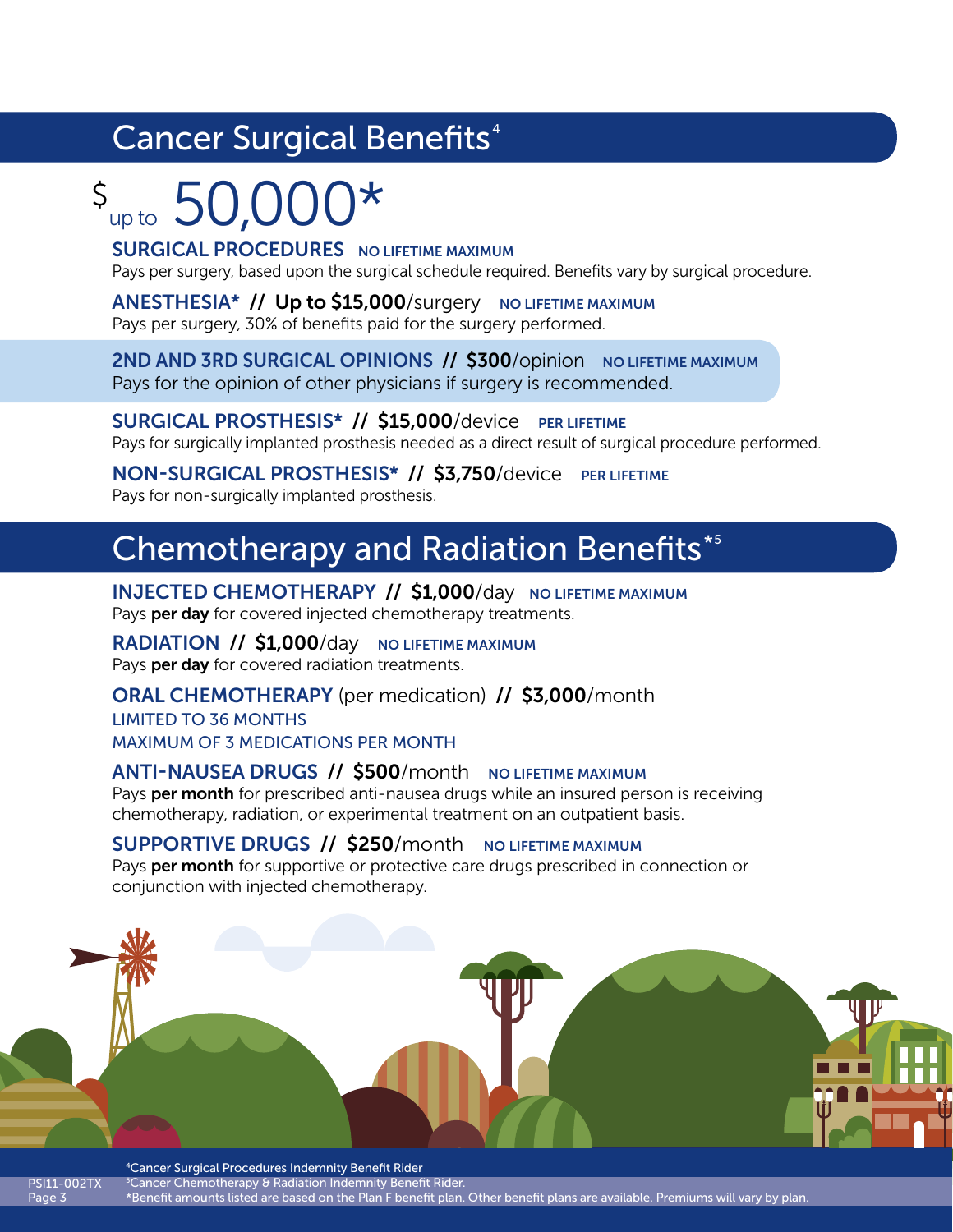# Transplant Benefits\*6

### The benefits listed below increase by 5% every year, for 20 years.

### /surgery  $\boldsymbol{\zeta}$

#### HUMAN ORGAN TRANSPLANT Grows to \$200,000 in 20 Years

Pays the Organ Transplant Lifetime Benefit amount if the insured is the recipient of a human organ transplant because the organ can no longer adequately function causing the insured to be at greater risk of death.

### BONE MARROW TRANSPLANT // \$50,000 Grows to \$100,000 in 20 Years

Pays the Bone Marrow Transplant Lifetime Benefit amount if the insured is the recipient of a human bone marrow transplant. This benefit is not payable for the harvesting, storage and subsequent reinfusion of bone marrow from the recipient.

### STEM CELL TRANSPLANT // \$50,000 Grows to \$100,000 in 20 Years

Pays the Stem Cell Transplant Lifetime Benefit amount if the insured is the recipient of a human stem cell transplant. This benefit is not payable for a harvesting of peripheral blood cells or stem cells and subsequent reinfusion.

### DONOR BENEFIT // \$50,000 Grows to \$100,000 in 20 Years

Pays the Donor Benefit amount when the insured is the recipient of a transplant covered under this Rider.

Each day, an average of 79 people receive organ transplants.<sup>7</sup>

# Chronic Illness Benefits\*<sup>8</sup>

### The benefits listed below increase by 5% every year, for 20 years.

### ALZHEIMER'S // \$50,000 Grows to \$100,000 in 20 Years

Pays the Alzheimer's Lifetime Benefit amount if the insured is diagnosed by a physician with Alzheimer's and such person, as a result of Alzheimer's is confined to a Licensed Nursing Facility for at least 60 days. PER COVERED PERSON/LIFETIME

### PERMANENT PARALYSIS // \$100,000 Grows to \$200,000 in 20 Years

Pays the Permanent Paralysis Lifetime Benefit amount when the insured is diagnosed with permanent paralysis. PER COVERED PERSON/LIFETIME

### COMA // \$100,000 Grows to \$200,000 in 20 Years

Pays the Coma Lifetime Benefit amount when the insured has been in a coma for a period of 30 consecutive days. PER COVERED PERSON/LIFETIME

The out-of-pocket costs to the family add up to an average of \$6,923 per year for an Alzheimer's patient.<sup>9</sup>

### END-STAGE RENAL FAILURE // \$25,000 Grows to \$50,000 in 20 Years

Pays the End-Stage Renal Failure Lifetime Benefit amount when the insured is diagnosed with end-stage renal failure as a result of sickness or disease. PER COVERED PERSON/LIFETIME

PSI11-002TX Page 4

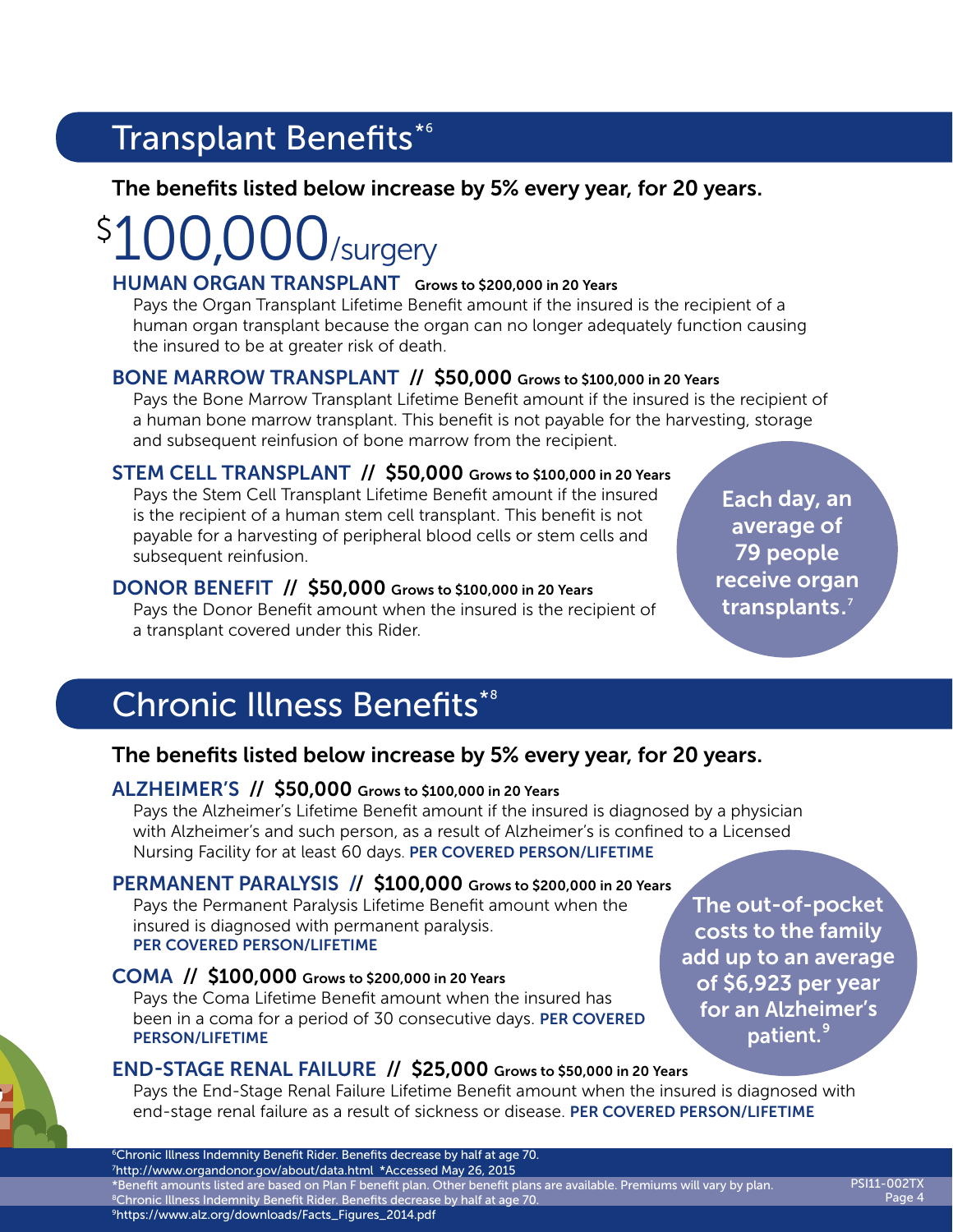# **Wellness Benefit<sup>10</sup>**

#### HEALTHY SCREENING AND DIAGNOSTIC TESTING

#### \$100 per covered person/calendar year

This pays a lump sum benefit amount for diagnostic tests, such as mammograms, CAT scans, MRIs and many blood tests. Benefit payment is limited to one test per calendar year per covered person.

### HEALTHY LIFESTYLE

#### \$50 per covered person/calendar year.

This pays a lump sum benefit amount if the insured undergoes a physical examination by a physician or for participation in a healthy lifestyle program by joining a gym, a weight loss program or smoking cessation program. Benefit payment is limited to one program per calendar year per covered person (age 18 or older).

#### ALTERNATIVE CARE BENEFIT

#### \$50 per covered person/24 visits per lifetime

Alternative care is limited to yoga, meditation, relaxation techniques, Tai Chi, acupuncture, therapeutic massage and nutritional counseling. Pays benefit amount for alternative care prescribed by a physician. Limited to once per month for a lifetime maximum of 24 visits per covered person.

### PHYSICIAN OFFICE VISIT BENEFIT

#### \$50 per visit/4 visits per covered person per calendar year NO LIFETIME MAXIMUM

Pays benefit amount for a physician's office visit each day that the insured receives outpatient treatment from a physician due to a covered injury or sickness.

# Intensive Care Unit Benefit<sup>11</sup>

#### NO LIFETIME MAXIMUM

#### LIMITED TO 30 DAYS PER INTENSIVE CARE CONFINEMENT

#### Confined for Illness or Injury // \$1,000 per day

Pays for each day a covered person is confined to an intensive care unit of a hospital as a result of a covered loss due to a sickness or injury. If confined to a step-down unit, the benefit will pay one-half the Intensive Care Benefit. Each day must include an overnight stay.

# Policy Advantages

- You're paid regardless of any other insurance you may have, and the cash benefits are paid directly to you. You decide how to use the money!!\*
- Policy is guaranteed renewable as long as you pay your premiums on time.
- Premiums do not increase because you get older.



<sup>10</sup>Wellness Indemnity Benefit Rider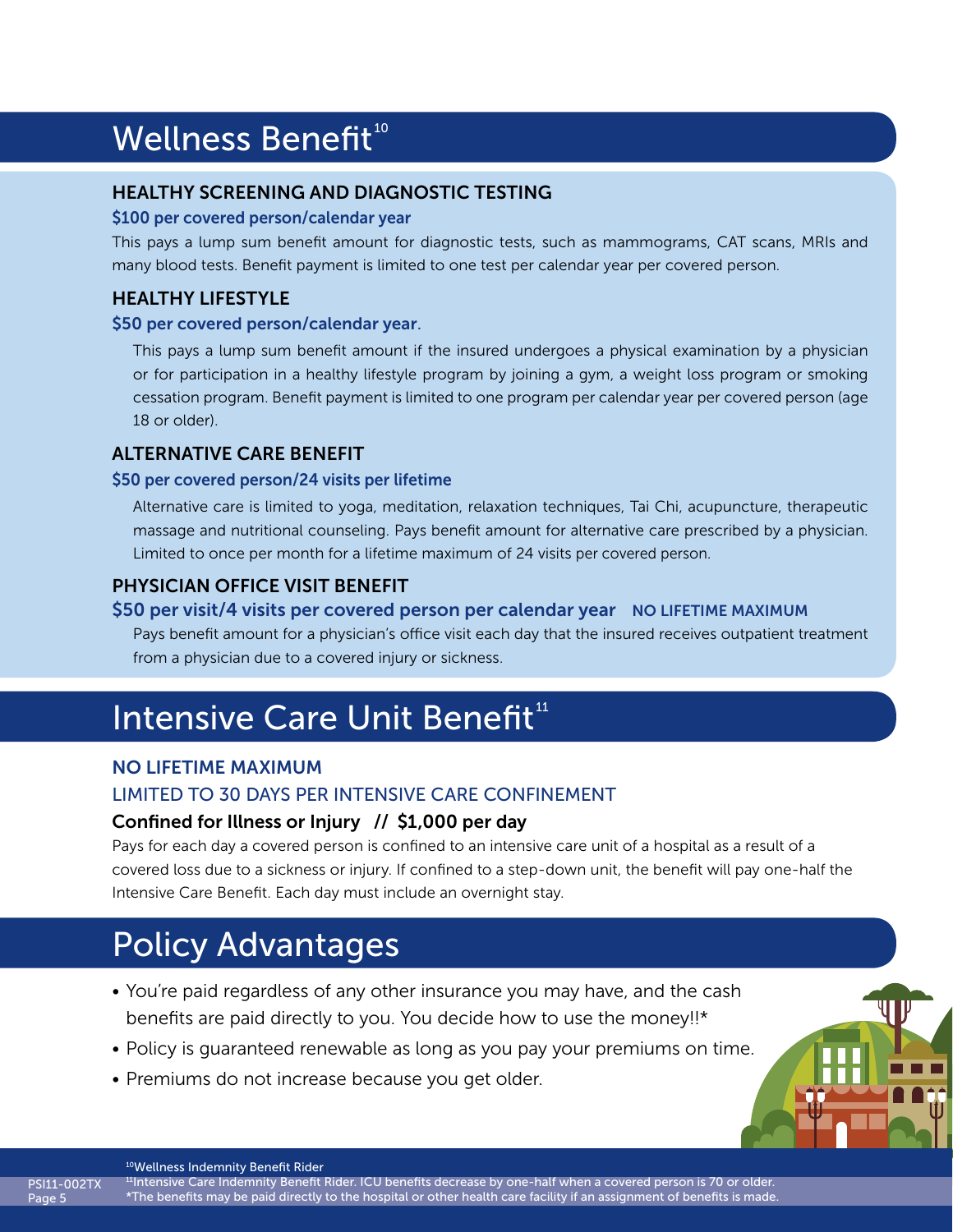# Annual Benefit Example



Example assumes eligibility for all listed benefits. See limitations and exclusions. Premium payable for the base policy and riders.

# Policy Options